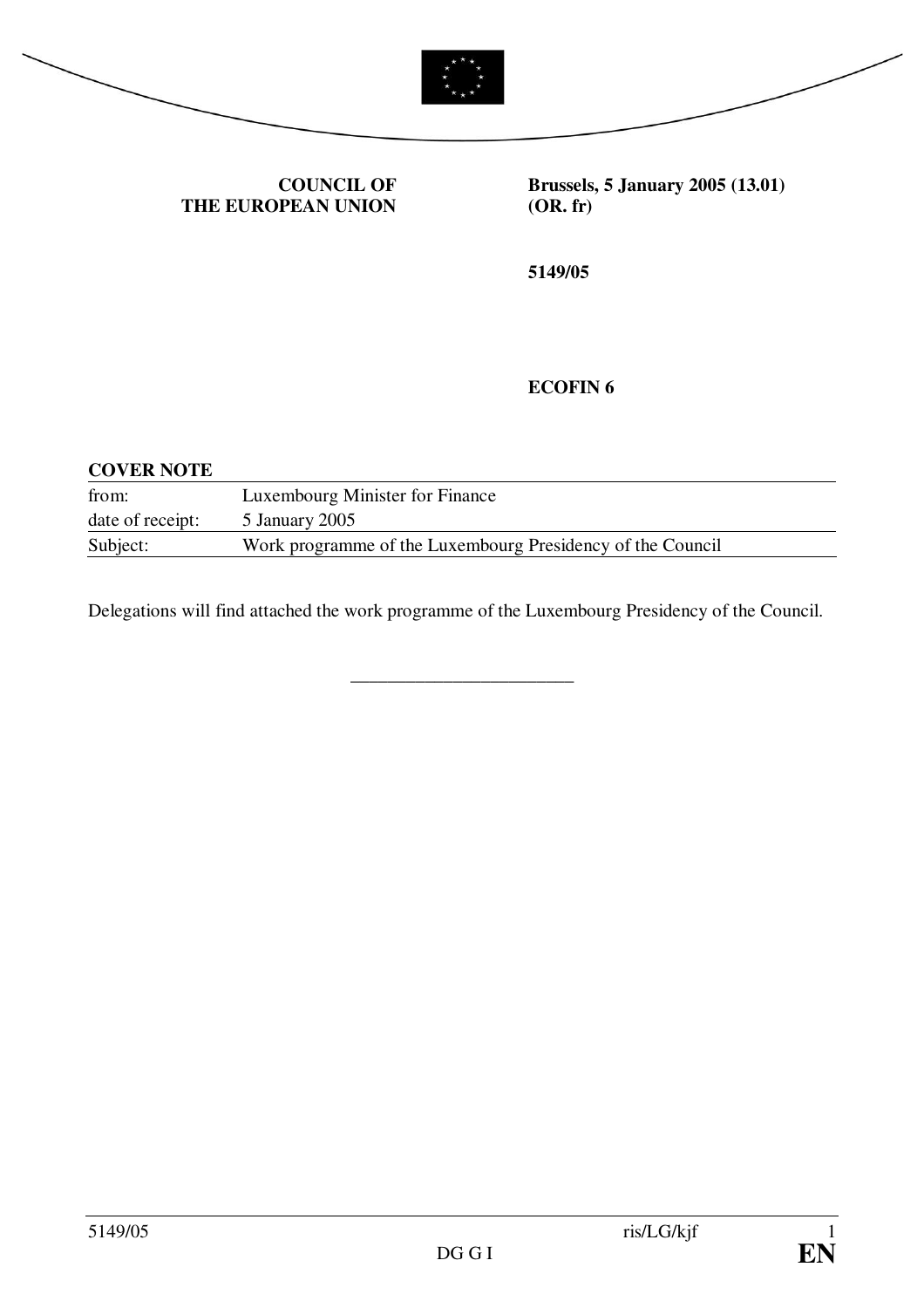# **Work programme of the Luxembourg Presidency of the ECOFIN Council**

## **Introduction**

Luxembourg is due to take over the Presidency of the Council of the European Union on 1 January 2005. In keeping with its traditions and convictions, Luxembourg will make the most of its six-month Presidency to serve the Union and carry the European integration process forward. As in the past, the Luxembourg Presidency will work closely with the European Parliament, the Commission and the General Secretariat of the Council in fulfilling all of its tasks.

# **Economic and financial context**

In an improving yet uncertain economic and financial environment, the ECOFIN Council is duty bound to contribute to restoring confidence among economic agents – primarily to boost internal demand, and also further to improve the external competitiveness of the European Union's enterprises.

This context is bound to make the necessary structural reforms easier to accept and thus contribute to restoring the sustainability of public finances, thereby promoting investment, growth and employment.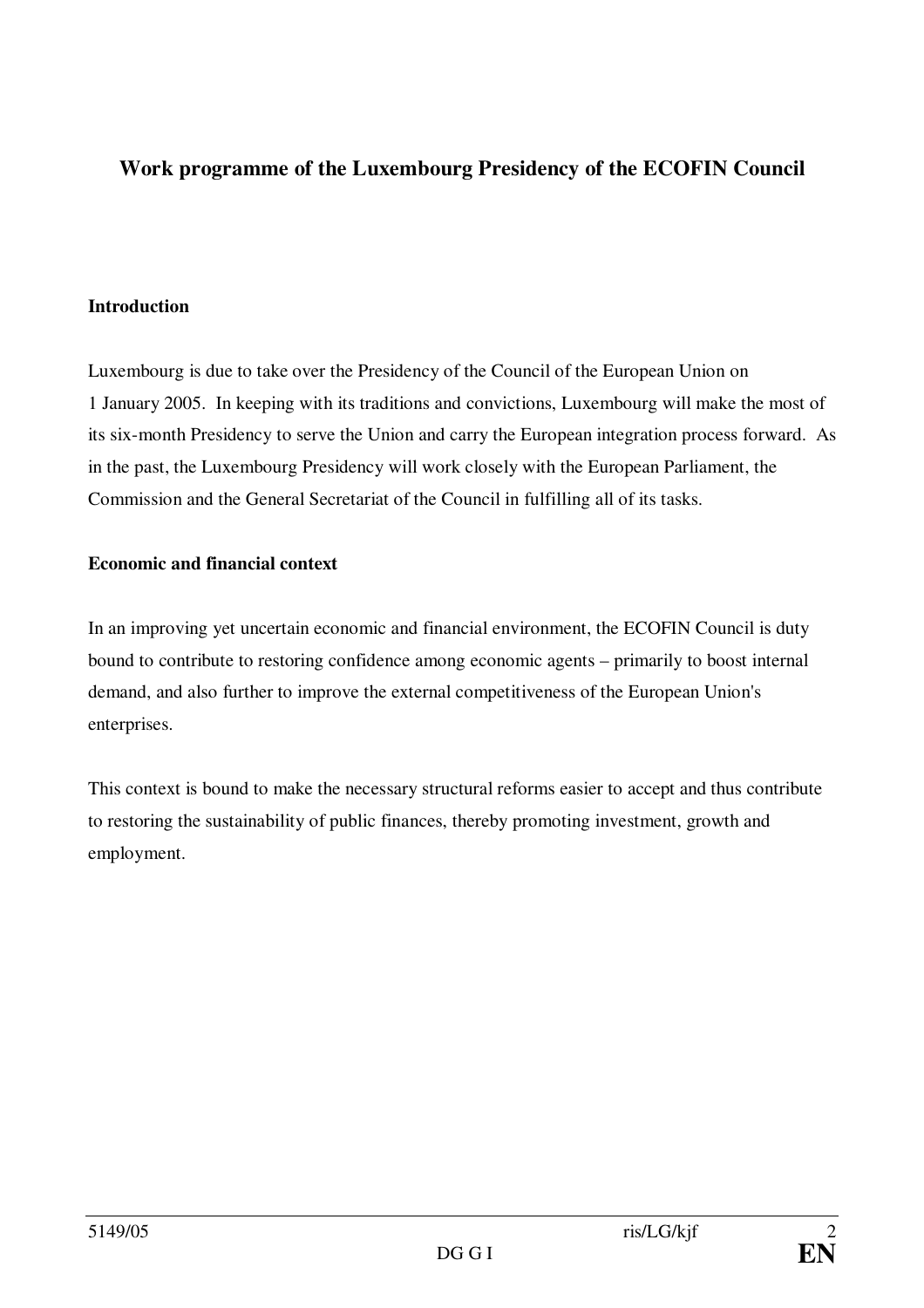# **Priorities of the Luxembourg Presidency**

Strengthening the European Union also means providing it with the resources to become a knowledge-based society that can rely on a competitive economy and can also fulfil the social and environmental ambitions of its citizens. That is the **objective of the Lisbon process** and of its **mid-term review**, which the Presidency is preparing to submit to the European Council in March on the basis of a policy paper from the Commission. The aim will be to relaunch the strategy, built around its three component pillars (economic, social and environmental), by identifying a limited number of priorities. Simplifying the way the process is governed will make the issues involved easier to perceive for everyone.

Alongside the mechanisms specific to the Lisbon strategy, the **completion of the internal market** remains an essential engine for European economic growth. There can therefore be no let-up in efforts to expedite and improve the transposition of directives. Furthermore, the emergence of new economic powers makes the establishment of a genuine, efficient and integrated European internal market necessary in order to be able to respond to competition at global level.

**Strengthening the economic governance of EMU and clarifying the implementation of the Stability and Growth Pact** are two other major objectives of the Luxembourg Presidency. The Presidency intends to bring the review of the Pact to a successful conclusion by seeking to reach agreement on its precise content in March.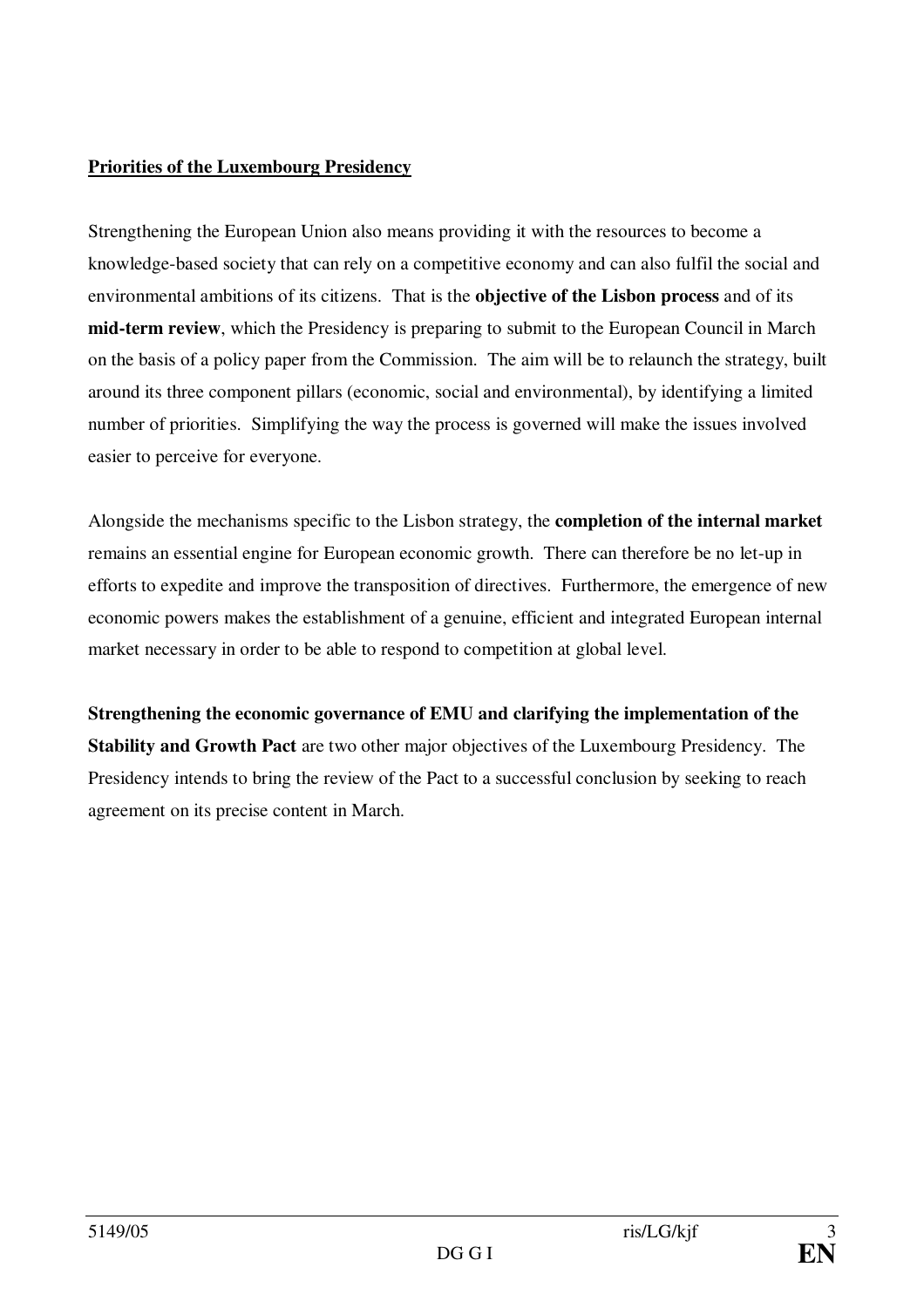Achieving any kind of progress in the European integration process requires adequate financial resources. The strategic three-year programme for 2004-2006 provides for political agreement on the **2007-2013 financial perspective** by June 2005. The Presidency intends to organise its work with a view to achieving that June 2005 strategic objective. This approach will make it possible (a) to adopt the various legislative instruments relating to the next financial framework by the end of 2005 and (b) to complete in 2006 the indispensable preparatory work required to implement the new generation of Community programmes as of 2007.

#### **The review of the Stability and Growth Pact**

The Commission has pointed up the need to review the rules governing the Stability and Growth Pact (SGP), which has been in operation for five years now; in its communication of 3 September 2004, the Commission highlighted a number of possible avenues to be explored for strengthening the economic governance of EMU and clarifying the implementation of the SGP.

During the second half of 2004, the Netherlands Presidency succeeded in identifying policy guidelines on the basis of the Commission communication.

The Luxembourg Presidency intends to build on these foundations and bring the review of the SGP to a successful conclusion by seeking to reach agreement on the precise content of each of the chapter headings identified by the ECOFIN Council, which are as follows:

- symmetrical implementation of the SGP throughout the economic cycle, avoiding pro-cyclical policies;
- better definition of medium-term national budgetary objectives;
- more effective application of the debt criterion;
- improved implementation of the excessive deficit procedure;
- consideration of structural reforms;
- improved governance of the SGP.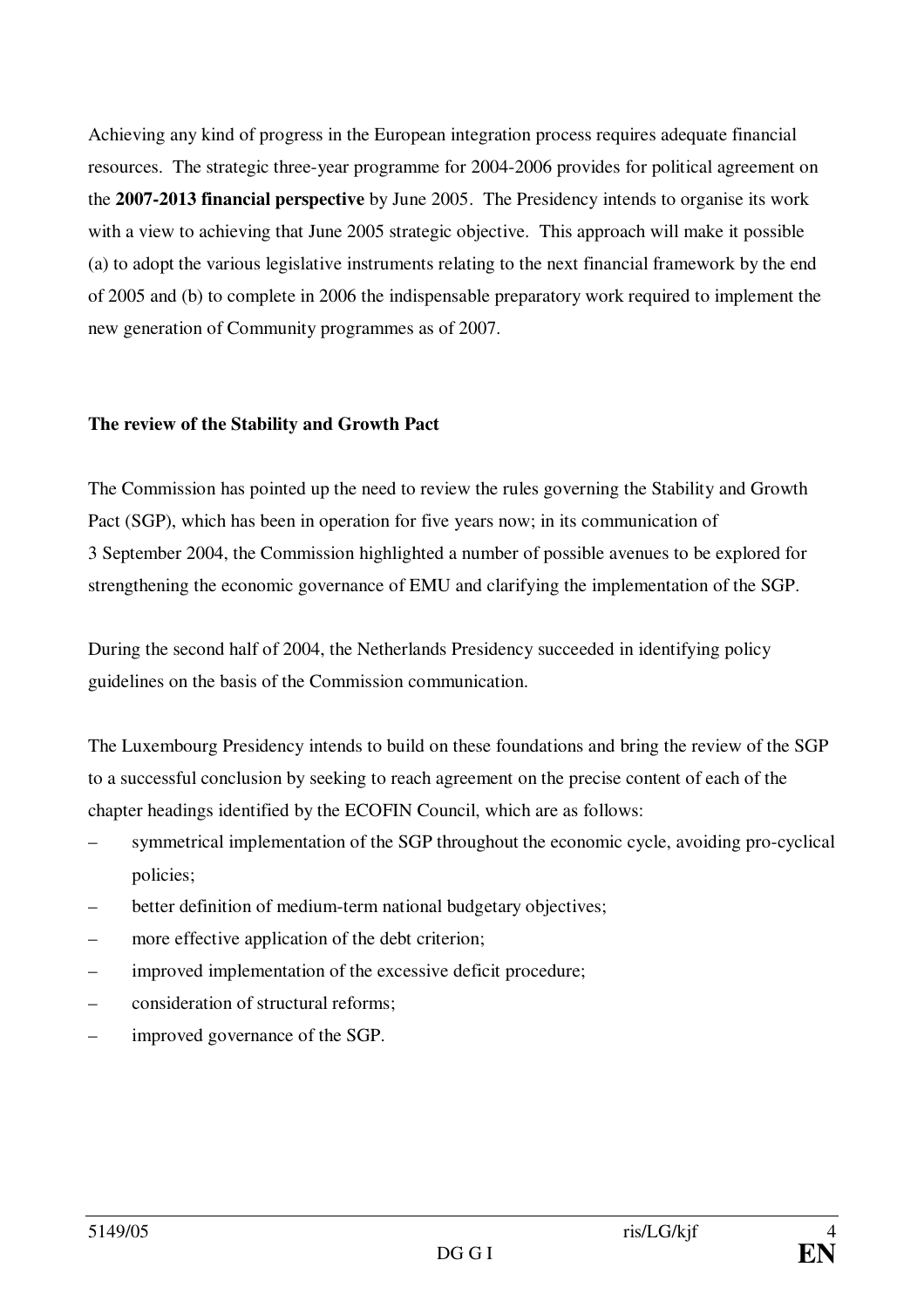To the Presidency's mind, SGP review should be completed at the spring European Council meeting and to result in adjustments to the regulations and code of conduct governing its application.

#### **Mid-term review of the Lisbon process**

The strategic goal set by the European Council at its meeting in Lisbon in March 2000 was for the European Union to become "the most competitive and dynamic knowledge-based economy in the world, capable of sustainable economic growth with more and better jobs and greater social cohesion".

At its meeting in March 2005, the European Council is due to carry out a mid-term review of the Lisbon process on the basis of a Commission policy paper to appear in early February.

In particular, the Luxembourg Presidency plans to use this mid-term review to:

- take stock of the strategy;
- refocus priorities;
- improve governance and implementation of the strategy;
- establish a specific communication strategy by target group.

As was highlighted in the Kok report, reforms to modernise the European social and economic model are indispensable in order to attain the goal of the Lisbon strategy: the sustainable well-being of citizens. That purpose can be fulfilled only by developing synergies among its three constituent pillars: the economy, the social aspect and the environment. The Luxembourg Presidency is anxious to preserve that original feature of the strategy.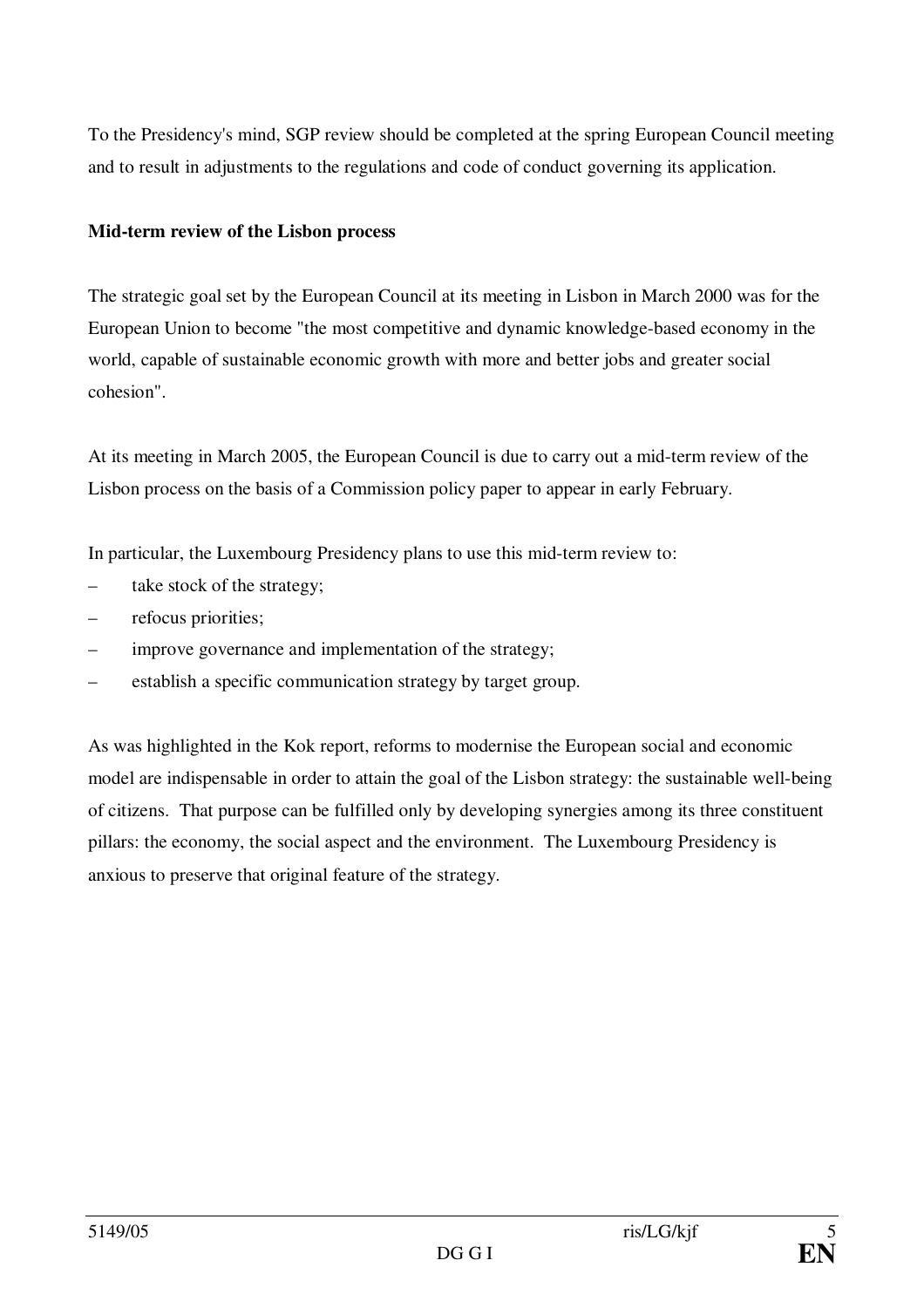The Lisbon strategy is the most ambitious socio-economic reform undertaking of recent years. The changes Member States hope it will achieve are such that they cannot be expected to be completed by 2010. The Luxembourg Presidency proposes to confirm 2010 as the date by which all Member States will have implemented the reforms in all areas of the strategy with enough impetus to demonstrate a notable change of trend.

The establishment of a European area of knowledge is of particular significance. Through its various dimensions – the information society, innovation, research, education, training and lifelong learning – enterprises will acquire new competitive advantages and citizens can make the most, throughout their life, of the opportunities afforded them as service consumers by modern society to benefit from services provided on the internet by the public and private sectors and to adapt to labour market requirements.

As part of the governance of the strategy and in order to rationalise existing processes, the Presidency wishes to expand and build on the idea put forward in the Kok report to establish national action programmes. These would contribute added value in the form of:

- a comprehensive picture of government action as regards implementation of the Lisbon objectives;
- greater consistency, since they would require each government to strengthen interministerial cooperation among areas covered by the strategy; this would also help to bring synergies more clearly to the fore;
- increased governmental responsibility, insofar as governments would have to commit themselves not only before their European partners but also before their national parliament, social partners, civil society and public opinion;
- differentiation as between Member States by granting governments a measure of flexibility in prioritising objectives.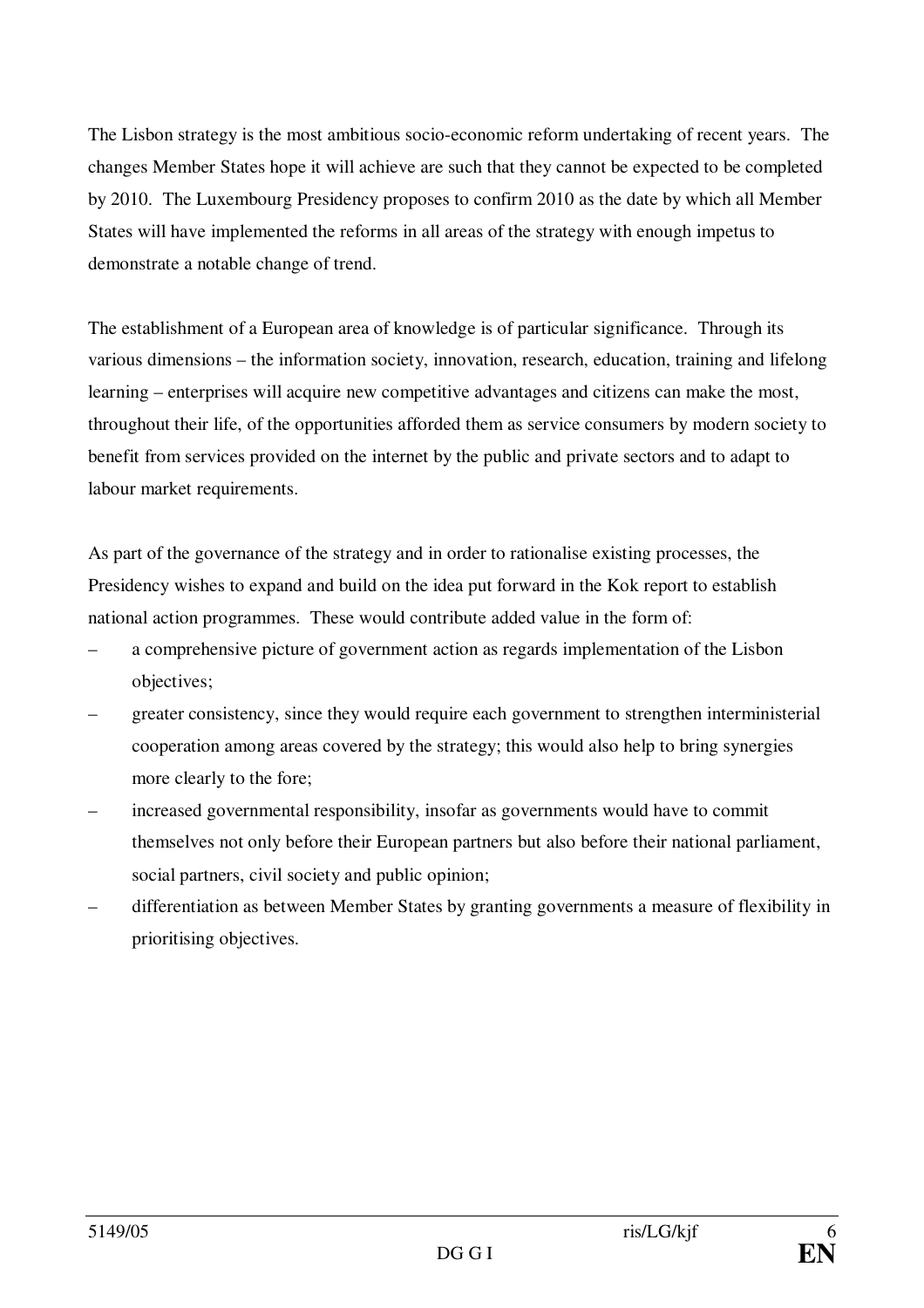This new instrument can be effective only if it is monitored and existing processes are rationalised. Agreement on reducing the number of reports Member States have to produce on a regular basis is also desirable.

The Luxembourg Presidency will further propose that a debate be launched on the ways and means of streamlining the open method of coordination and improving its monitoring. The Presidency believes that the litmus test of the smooth functioning of the open method of coordination will be the degree of convergence in Member States' implementation of the objectives as defined in the Community action plans.

In addition to reviewing the number and governance of processes, the Presidency intends, between now and the spring European Council meeting, to begin a wide-ranging debate on taking greater account of young people in the Lisbon priorities. While the aim is not to create a new instrument, existing measures devoted to young people and to balancing the effort of solidarity between generations should be brought together within the strategy.

#### **Financial perspective for 2007–2013**

Since its inception in 1988, the financial perspective has fully met its objectives: orderly progression of Community expenditure, budgetary discipline and a smoother annual budgetary procedure. Recognition of this success and the wish for it to continue have led Member States and the European Parliament to conclude that the instrument should be given a formal status by enshrining it in the draft Constitutional Treaty under the title of "multiannual financial framework". The European Council took this into account in adopting the three-year strategic programme for 2004–2006. This programme provides in particular that the Council's work will be conducted with a view to achieving political agreement on the package of proposals relating to the next financial perspective in June 2005.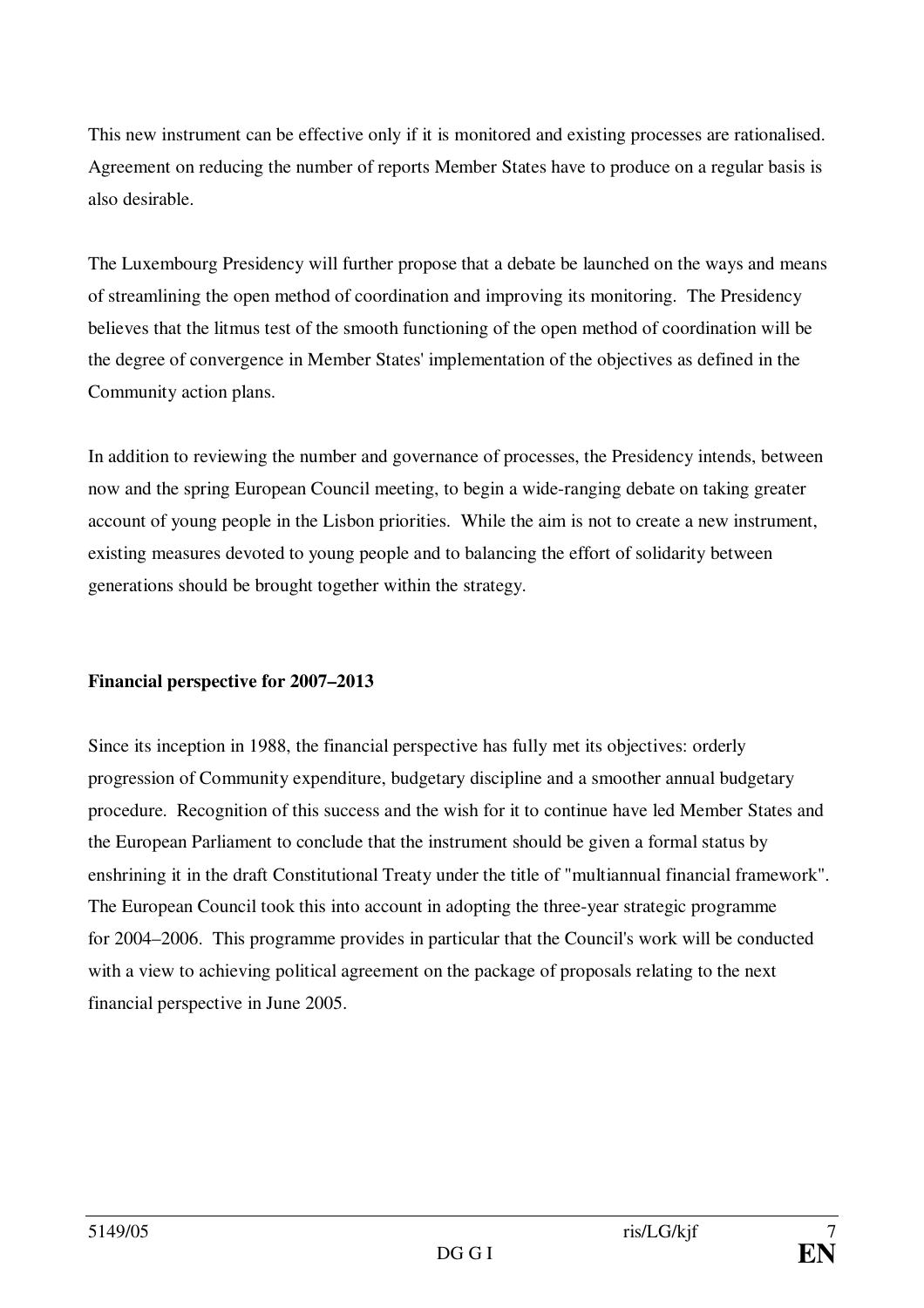As pointed out in the strategic programme, this deadline was not set by chance. It is designed to make it possible, first, to adopt the various legislative instruments relating to the next financial framework by the end of 2005 and, second, to complete in 2006 the indispensable preparatory work for implementing the new generation of Community programmes as of 2007. Furthermore, the date of June 2005 ensures that clarity and security will prevail in the 2007 budgetary procedure. To the mind of the Luxembourg Presidency, the reasons underpinning the schedule of work decided by the European Council have lost none of their force and relevance. Accordingly, the Presidency intends to organise work during the first half of 2005 in such a way as to ensure that the Union's strategic objective of reaching political agreement in June of that year is resolutely pursued. In this connection, two focal points should be emphasised while taking full advantage of the substantive work carried out by the Netherlands Presidency. First, the Luxembourg Presidency, like its predecessor, will leave the financial components of the package of proposals to bodies that have horizontal competence and will concentrate on achieving gradual convergence of national positions. Second, the Presidency will press for sectoral discussions on all legislative proposals concerning the financial perspective to continue actively in order to put the United Kingdom Presidency in a position to conclude the various legislative procedures.

#### **Structural issues: competitiveness and growth**

The Luxembourg Presidency intends to continue and enhance the integrated competitiveness and growth approach, with the support of a European Commission that will have been reorganised with that in mind. The Presidency's aims will include integrating policies, exploiting synergies and assessing the impact of legislation on competitiveness.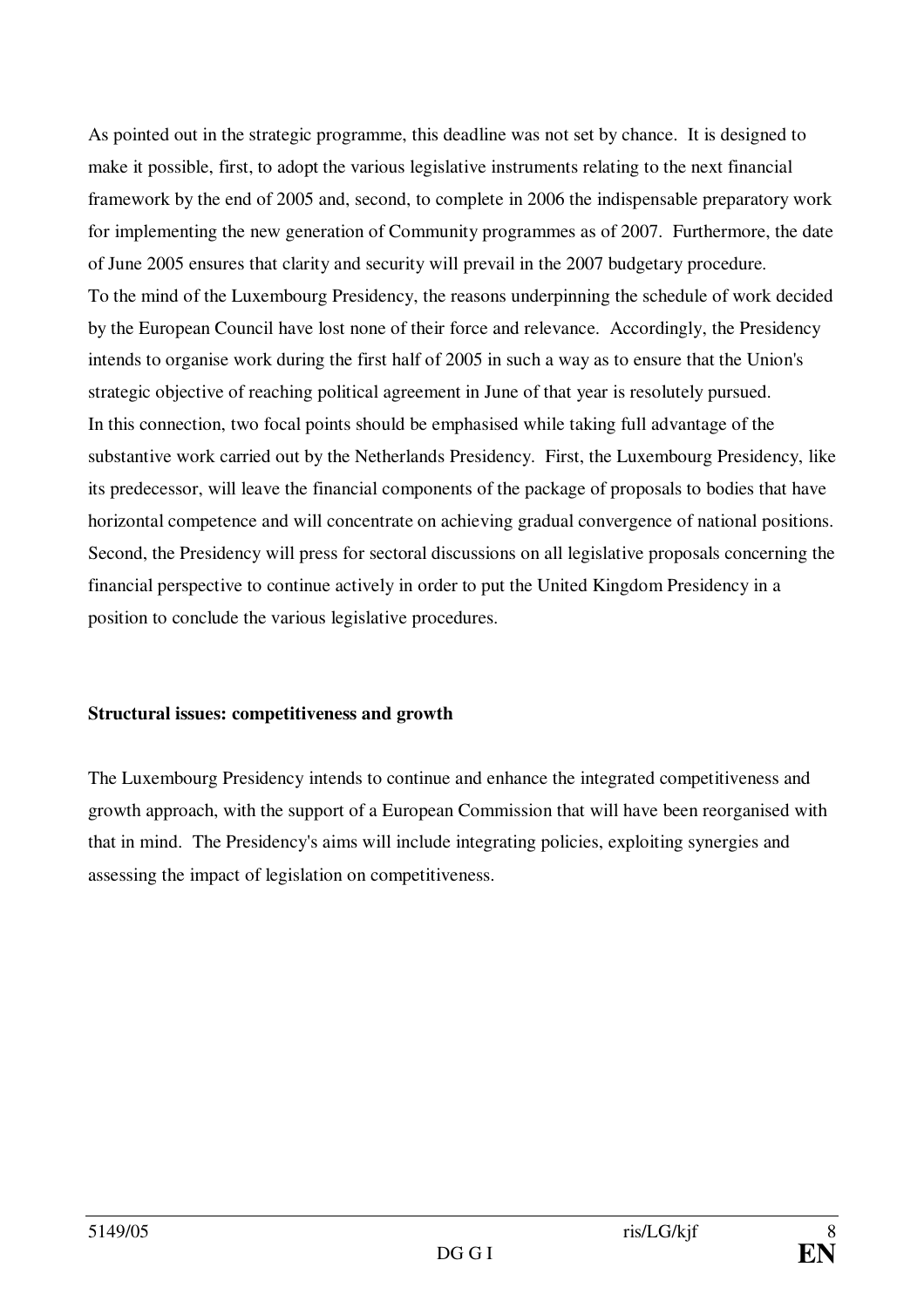In this context, over and above its normal tasks in preparation for the spring European Council, the Ecofin Council will be required to discuss structural issues. The following will thus be on the agenda:

- a report on trade imbalances at global level and the possible delocalisation of manufacturing industry;
- a report on social protection and social inclusion;
- a report on the economic impact of population ageing.

Lastly, a debate will be devoted to the use of budgetary instruments in the environmental field.

#### **Better regulation**

Reviving growth also means promoting the deployment of economic activities. In this respect, efforts to improve the regulatory environment must succeed if the long–term competitiveness of the European economy is to be ensured.

The Luxembourg Presidency intends to continue the work started a year ago in the area of what is commonly referred to as "better regulation". It will begin by focusing on the legislative simplification of the *acquis* and the impact assessment of legislation in preparation and/or under negotiation.

The Netherlands Presidency has completed a preliminary exercise involving the identification and proposal of simplification measures. Member States are expected to be consulted on a new list of simplification proposals during the first half of 2005.

Systematic use, by the Commission, the Council and the European Parliament, of impact assessments for substantial amendments to Community legislation could have a quite significant effect on the European Union's decision–making. The Luxembourg Presidency will assess the results of a pilot project on these issues and will also take account of work in progress at the Commission on developing an integrated impact assessment methodology.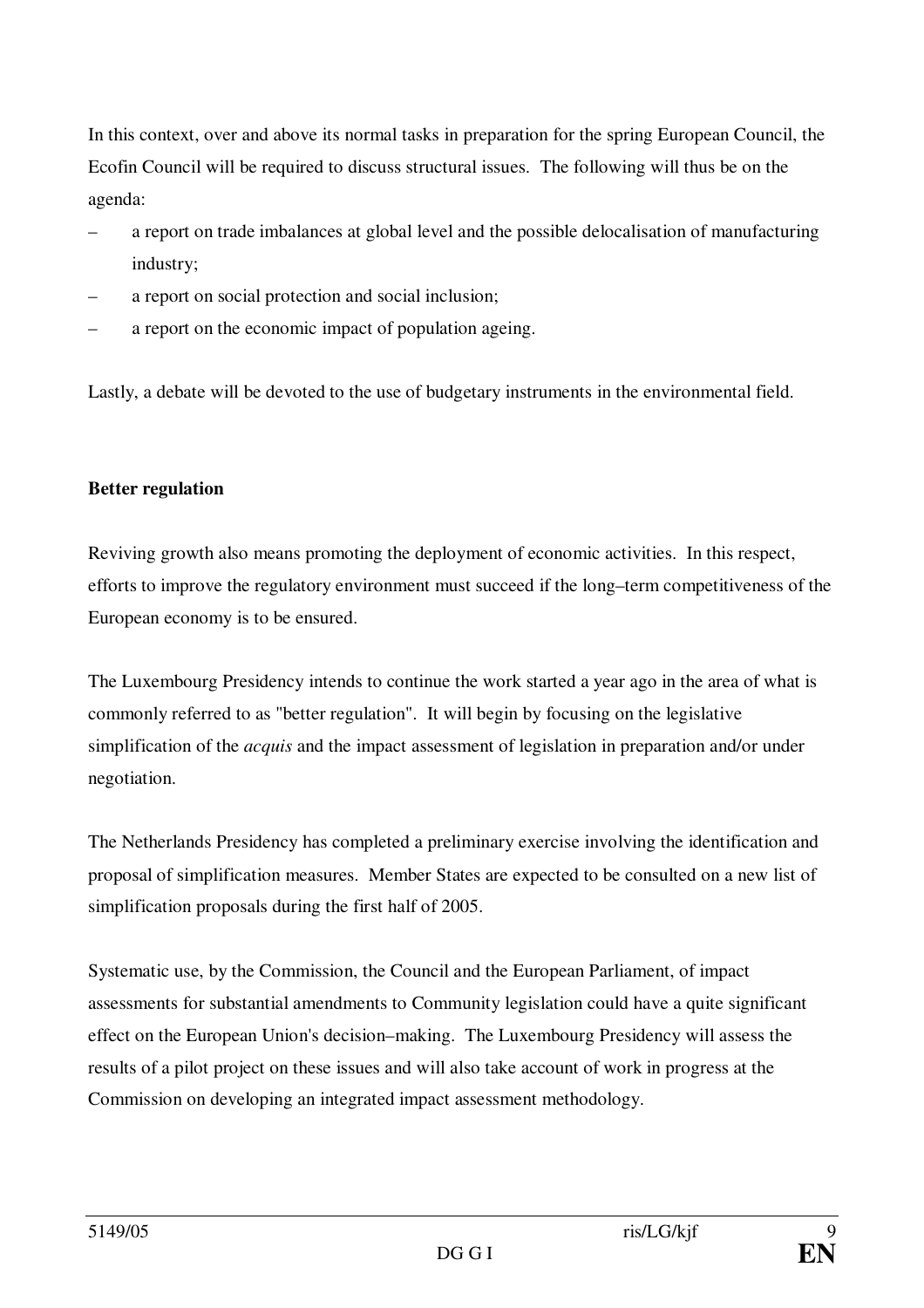Likewise the Presidency will seek to achieve progress in implementing the institutional agreement on "better regulation" within the high–level technical group bringing together the Council, the Commission and the EP, to lend consistency to the ongoing effort. In coordination with the preceding and forthcoming Presidencies, the Luxembourg Presidency has identified better regulation as a Presidency priority in two joint letters, further to a recommendation in the Kok report. The issue will certainly be included in the future contribution from the Commission that is to provide the basis for the mid–term review of the Lisbon strategy due in March 2005.

## **Financial services**

The Luxembourg Presidency is anxious that there should be no let–up in the Ecofin Council's effort to complete the internal market in financial services. In the field of financial services, a prime concern will be to establish close links with the European Parliament in order to achieve maximum progress in areas for which policy guidelines have already been agreed by the Ecofin Council.

The Presidency's goal is to establish political agreement with the European Parliament on the Directive on capital adequacy requirements for banks and investment firms by end of first reading.

The same applies to the proposal for a Directive of the European Parliament and of the Council relating to the statutory audit of annual accounts and consolidated accounts and amending Council Directives 78/660/EC and 83/349/EEC, further to the general approach adopted by the Ecofin Council on 7 December 2004.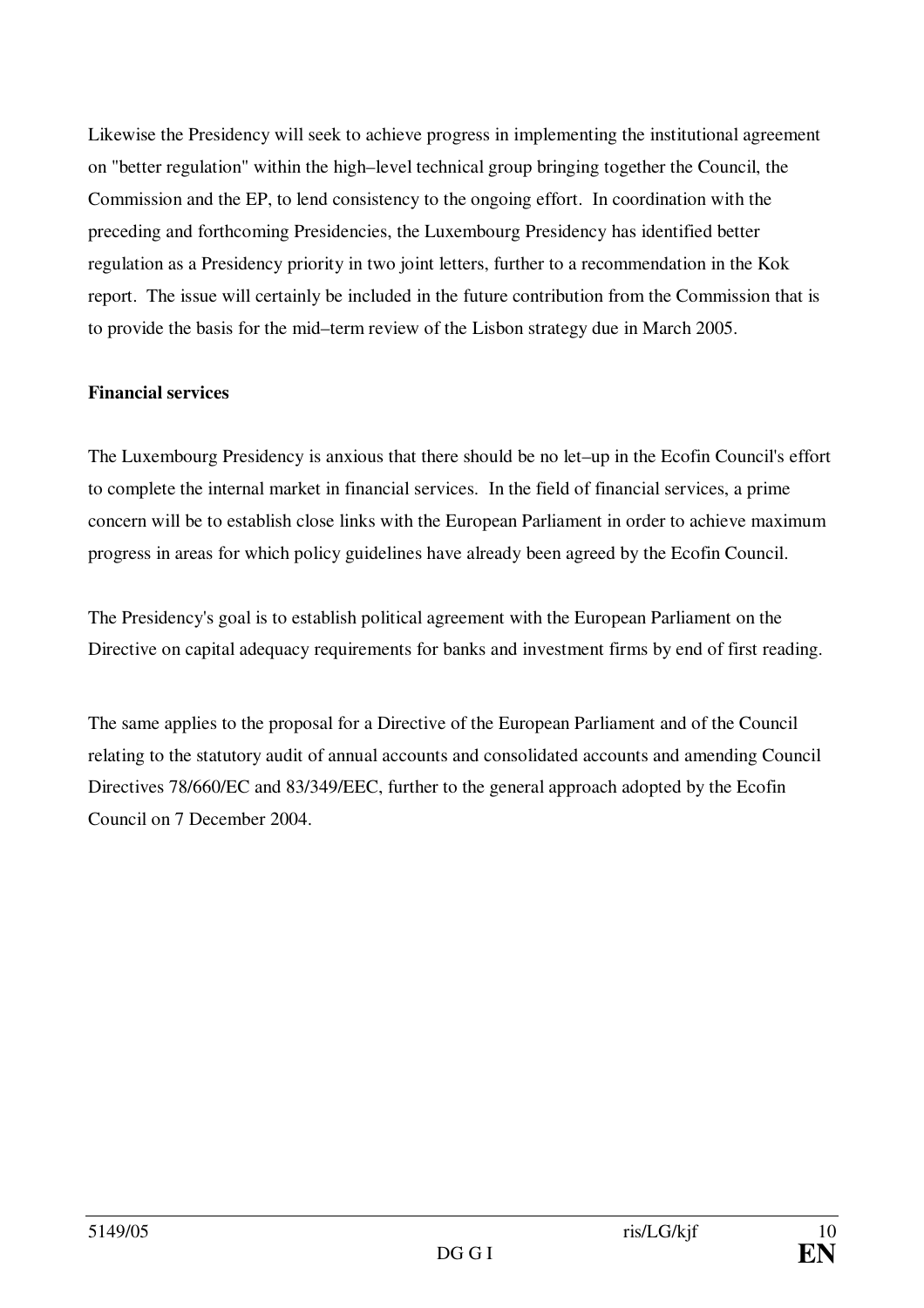This instrument will considerably expand the scope of the former 8th Directive (of 10 April 1984) on the approval of persons responsible for carrying out the statutory audits of accounting documents, notably by:

- improving the quality of the audit;
- providing for stringent public supervision of the profession;
- improving cooperation between supervisory bodies.

It is therefore a major initiative for further guaranteeing the reliability of company financial statements.

The reinsurance Directive is another dossier to which the Presidency will devote particular attention. The Presidency will attach special importance to having regular exchanges of views with the European Parliament with a view to reaching political agreement on this proposal as well with the European Parliament by end of first reading.

In addition to making progress on these texts – which had already reached an advanced stage under the previous Presidencies – the Luxembourg Presidency intends to carry discussions forward on another proposal, designed to bolster confidence in the financial information published by companies: the planned amendments to the accounting Directives (Directive 78/660/EEC and Directive 83/349/EEC – the "4th and 7th Directives"). The discussions started within the Council at the end of the Netherlands Presidency will be continued with a view to adopting political guidelines at the Ecofin Council meeting in June.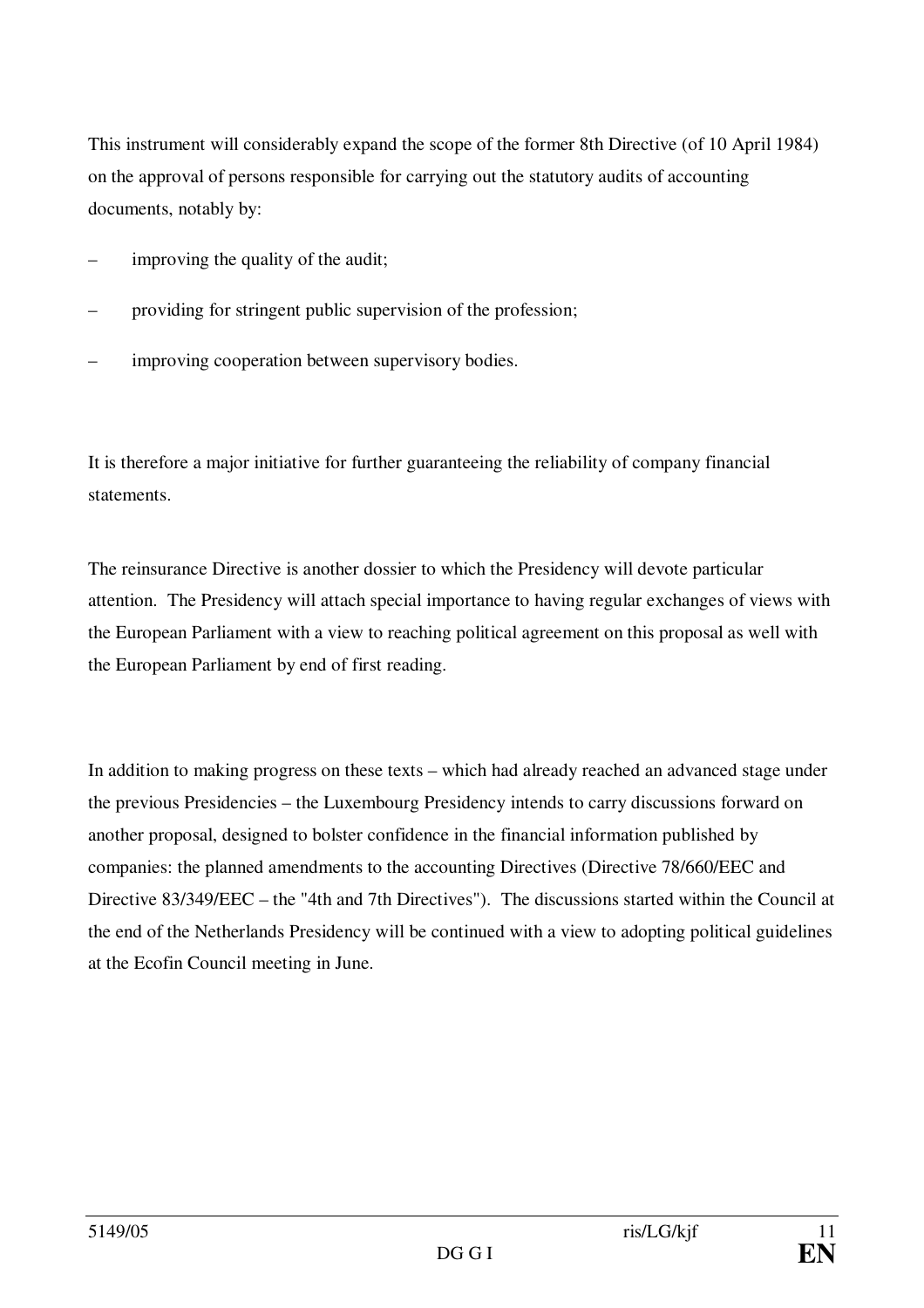Lastly, the Luxembourg Presidency looks forward to being able to conduct a policy debate on future strategy relating to financial services.

## **Combating money laundering and terrorist financing**

The Luxembourg Presidency believes that, alongside the efforts undertaken by other Council configurations, the Ecofin Council has a major role to play in combating money laundering and terrorist financing.

The Presidency will concentrate more specifically on seeking political agreement on the 3rd Directive in this area.

Likewise, the Presidency will seek to conclude the current discussions relating to the draft Regulation on controls of cash entering or leaving the European Union.

In addition, as soon as the European Commission has forwarded to the Council the draft Regulation on wire transfers, the Presidency will start work without delay on this dossier, which aims to align Community legislation on the special recommendations of the FATF on combating terrorist financing.

Furthermore, the Presidency will examine proposals for improving provisions on freezing the assets of suspect persons and entities.

#### **Taxation**

In line with the European Commission's strategic programme of June 2000 aiming to improve the operation of the VAT system within the context of the Internal Market, the Luxembourg Presidency will work actively towards achieving priority objectives identified in the programme, namely the simplification, modernisation and more uniform application of current rules.